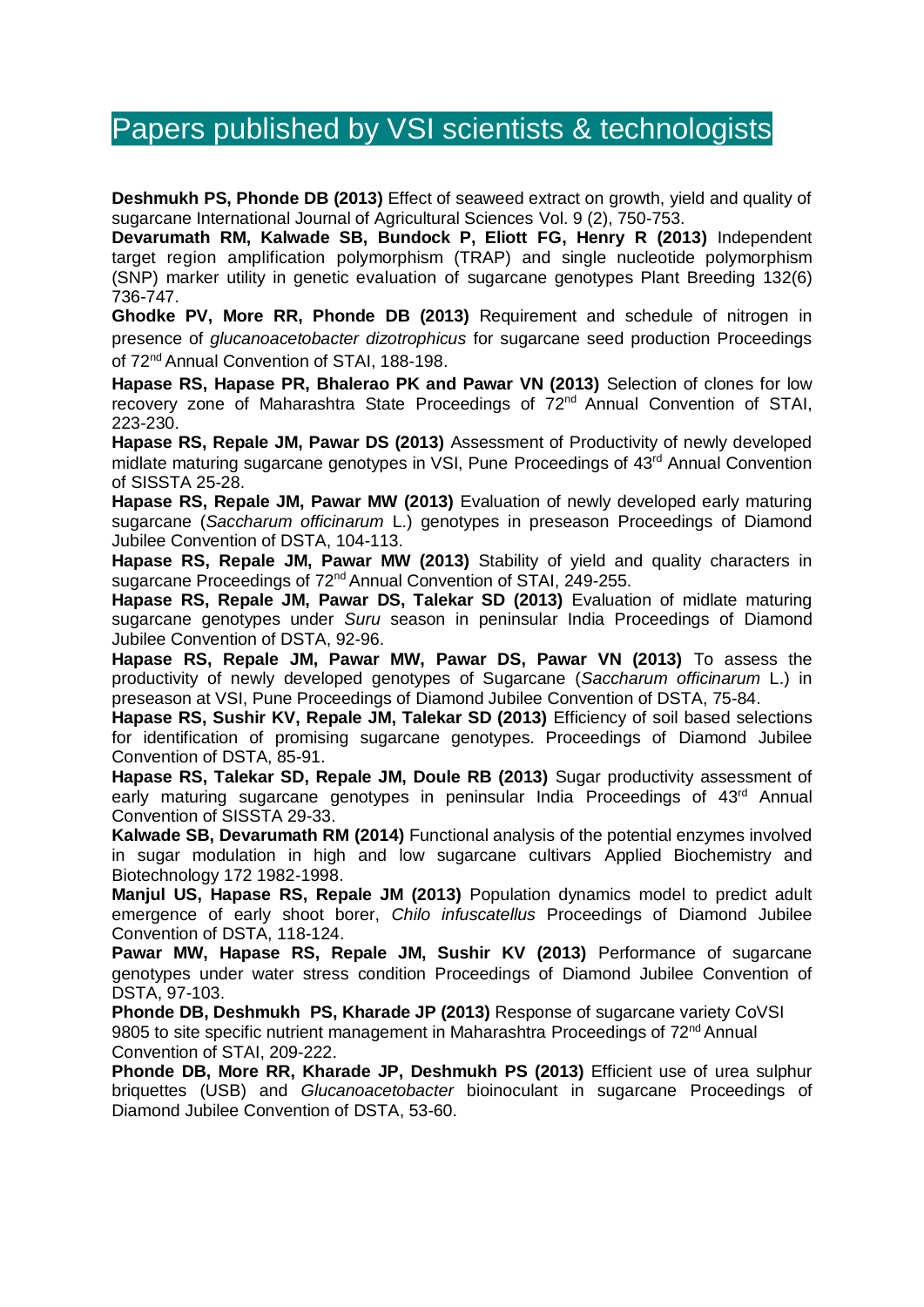#### **Phonde DB, More RR, Kharade JP, Deshmukh PS (2013)**

Fertilizer economy through placement of NPK fertilizer briquettes in ratoon crop of *Glucanoacetobacter* treated sugarcane.

Proceedings of 43rd Annual Convention of SISSTA,

145-150

#### **Repale JM, Hapase RS, Pawar MW (2013)**

Performance of some promising early maturing sugarcane genotypes under spring planting in Maharashtra

Proceedings of 43rd Annual Convention of SISSTA,

65-70

#### **Shinde PP (2013)**

Improving cane productivity with drip and rain gun sprinkler irrigation in India Proceeding of 28<sup>th</sup> ISSCT Congress

Vol. 28

25

#### **Shinde PP (2013)**

Potato intercropping under rain gun sprinkler irrigation in preseasonal sugarcane Proceedings of Diamond Jubilee Convention of DSTA,

# 33-37

#### **Vasekar VC, Gawade DB, Hapase RS, Pawar BH, Yadav JH (2013)**

Evaluation of sugarcane varieties/genotypes for resistance to smut disease caused by *Sporisorium scitaminea* 

Proceedings of Diamond Jubilee Convention of DSTA,

#### 114-117

#### **Dani RV, Patil RR, Patil SV, Takle SP, Londhe MB, Shinde V (2013)**

VLJH in continuous pan vapour line – condensate acidity problem – Part I,

Proceedings of Diamond Jubilee Convention of DSTA,

175-192

#### **Deshmukh PB, Sidanale VP (2013)**

Efforts made for reducing the down time on evaporator cleaning at Padmashree DY Patil SSK, Kolhapur,

Proceedings of Diamond Jubilee Convention of DSTA,

201-210

#### **Londhe MB, Dumanavar PS, Dani RV, Nimbalkar VB, (2013)**

Evaluation of heat transfer coefficient and specific evaporation coefficient - Case study of Pandurang SSK, Dist. Solapur,

Proceedings of 43rd Annual Convention of SISSTA,

# 295-314

#### **Sapkal DB, Deshmukh BM, Burse VR, Gund TD, Dani RV (2013)**

Water conservation – a case study of Dr. Babasaheb Ambedkar SSK, Proceedings of 72<sup>nd</sup> Annual Convention of STAI,

358-370

#### **Sidanale VP, Dani, R V, Patil RR, Dalvi, LS, (2013)**

Spontaneous combustion of final molasses during storage

Proceedings of 43rd Annual Convention of SISSTA,

407-411

#### **Patil SV (2013)**

Compliance to zero liquid discharge norms in Indian distilleries: Technical challenges and solutions

Proceeding of 28<sup>th</sup> ISSCT Congress

Vol. 28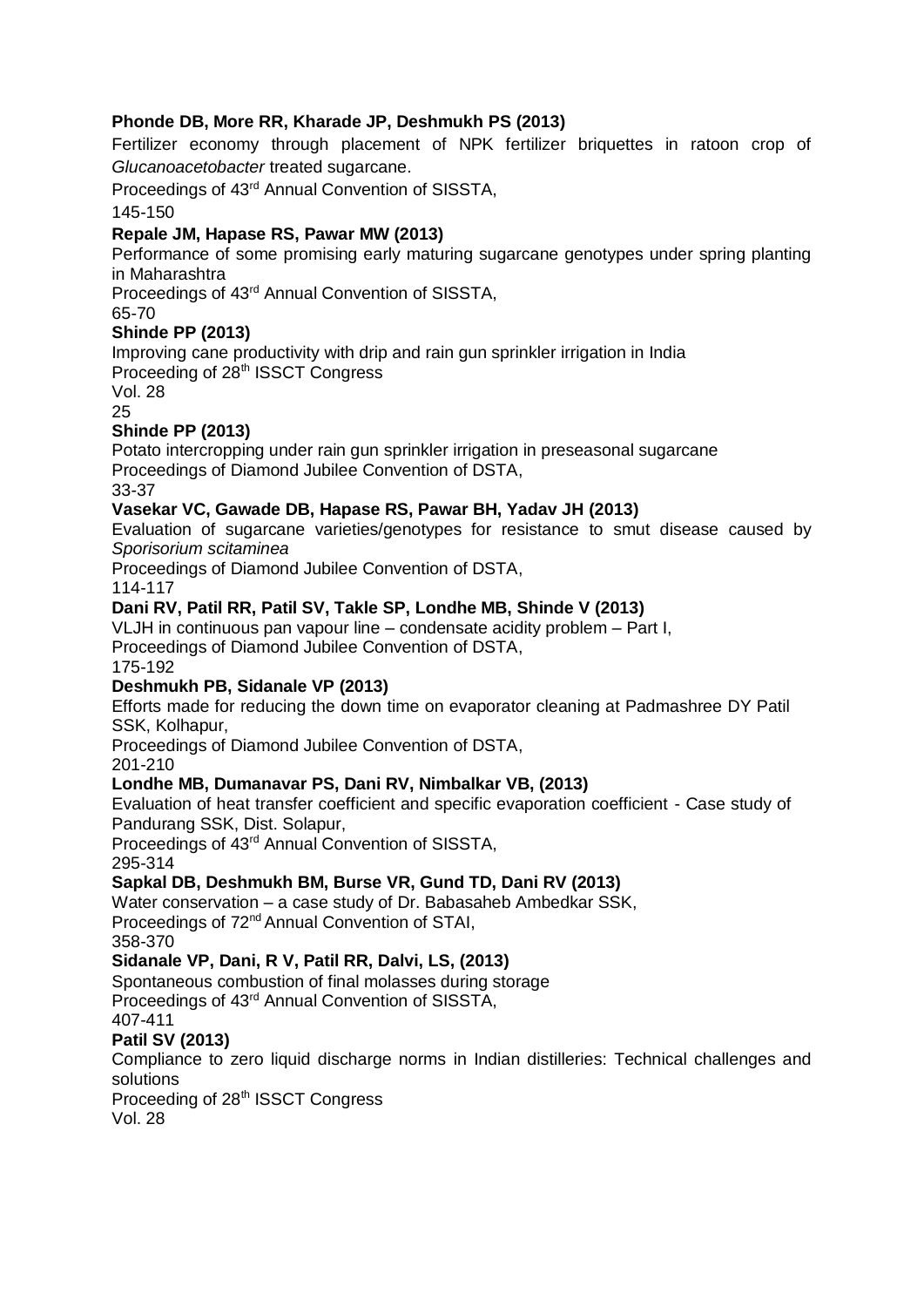**Jagdish Manwar, Kakasaheb Mahadik, Anant Paradkar, Sanjay Patil, L. Sathiyanarayanan, Rahul Manmode (2013)** 

Gas chromatography method for the determination of non-ethanol volatile compounds in herbal formulation

International Journal of Analytical and Bio-analytical Chemistry

3(1), 12-17

#### **Jagdish Manwar, Kakasaheb Mahadik, L. Sathiyanarayanan, Anant Paradkar, Sanjay Patil (2013)**

Comparative antioxidant potential of Withania somnifera based herbal formulation prepared by traditional and non-traditional fermentation processes

Integrative Medicine Research

2, 56-61

**Mustafa Vohra, Jagdish Manwar, Rahul Manmode, Satish Padgilwar, Sanjay Patil (2014)**

Bioethanol production: Feedstock and current technologies Journal of Environmental Chemical Engineering, 2, 573-584

# **Paper Presentations**

#### **Deshmukh AS (2014)**

Fertigaion in sugarcane

Workshop on 'Drip irrigation and fertigation in sugarcane' at VSI

#### **Ghodke PV (2013)**

Current status of sugar beet research in India and experience of VSI on sugar beet cultivation in Maharashtra

IISR-Industry Interface on 'Research and development initiatives for Sugar beet in India' organized at Sugar beet Breeding Outpost of IISR, Mukteshwar Campus, Nainital

#### **Manepatil SB (2014)**

Sugarcane management in summer and drought situation

Workshop on 'Sugarcane management in summer and drought situation' at VSI

**Nerkar G, Ruf S, Elghabi Z, Hasse C, Devarumath R, Babu H, Bock R (2014)**

Towards plastid transformation in sugarcane

National Seminar on 'Recent Advances and Challenges in Sugarcane Research' **Patil KR (2013)**

Co-generation in Sugar Industry

72<sup>nd</sup> Annual Convention of STAI, Lucknow

## **Patil SV, Dani RV (2013)**

Enhancing ethanol production in India. Can we adopt Brazilian model?

## AIDA Seminar, Bengaluru

**Patil RS, Bhosale SV, Patil SV (2013)**

Second generation ethanol through syngas route

AIDA Seminar, New Delhi

#### **Patil RS, Bhosale SV, Patil SV (2013)**

Cellulosic ethanol through biomass gasification and gas fermentation

# IISR Seminar, Lucknow

## **Phonde DB (2013)**

Research undertaken on nutrient management in sugarcane

National workshop on 'Micro irrigation for sugarcane'

National Agriculture Science Centre Complex (NASC), Pusa, New Delhi